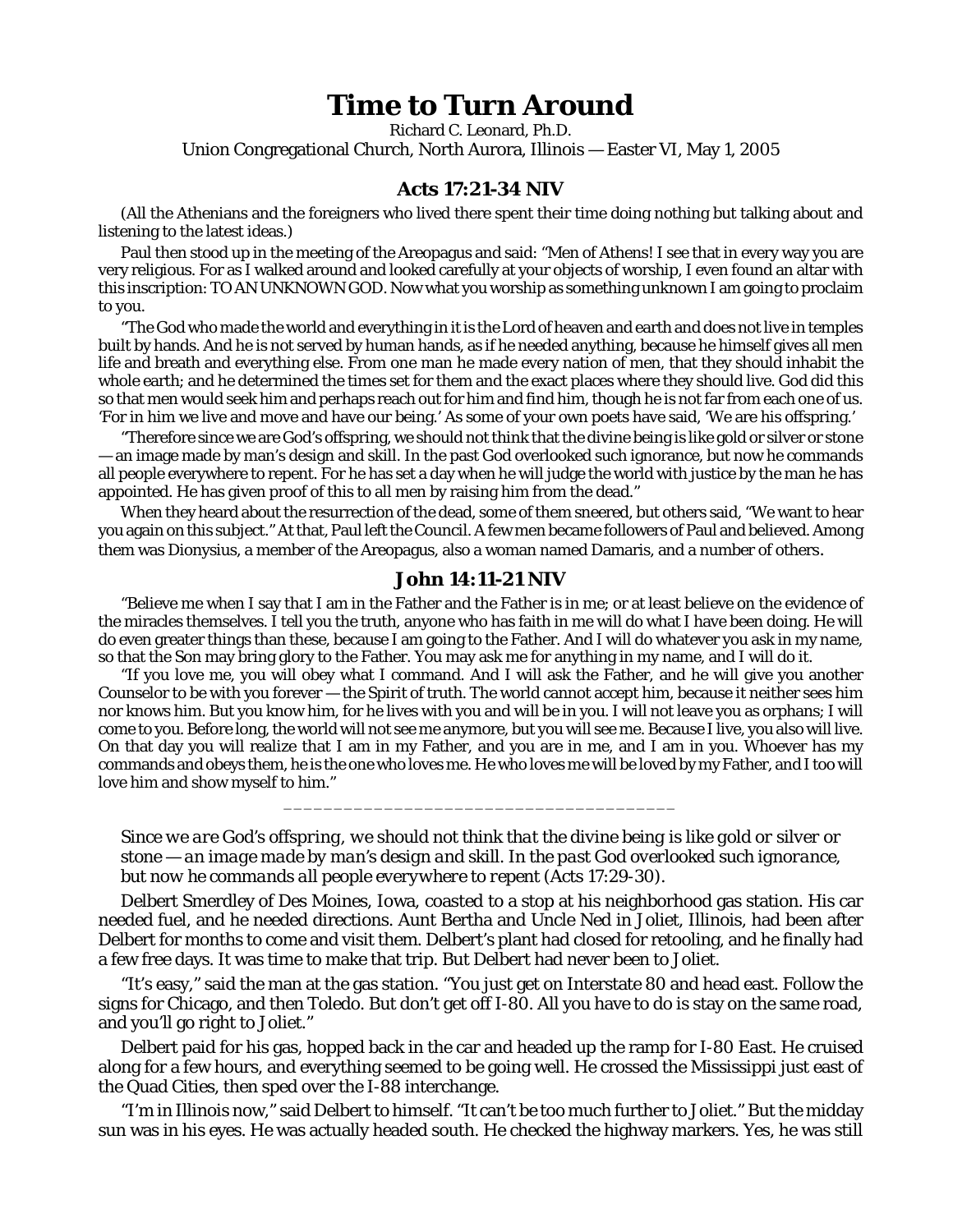on I-80 going east. Nothing to worry about. What was it the guy said? "All you have to do is stay on the same road, and you'll go right to Joliet." He put the car back on cruise and turned on his CD player. "Nothing to this — it's a piece of cake."

About 25 minutes later Delbert began to get a little anxious. For some reason, he was still headed south. Shouldn't he be going east by now? What's more, he began to see some signs he didn't expect to see. Galesburg, Peoria, Indianapolis — were these places on the way to Joliet, Chicago, or even Toledo? Then he noticed the Interstate highway marker. He wasn't on I-80 any longer. He was on I-74, and getting further from Joliet with each mile he drove.

It wasn't till he pulled off at the Woodhull Plaza and checked the map that Delbert Smerdley realized his mistake. "Stay on the same road," the guy had said — and that's what Delbert had done. But the guy hadn't warned him about that tricky interchange near East Moline, where I-74 comes from the west and then goes south, and I-80 comes from the north and then goes east. If you want to stay on I-80, you have to take the exit ramp. If you go straight, you'll wind up on I-74. That's what Shirley and I do when we go to Hamilton — we go straight through and change from I-80 to I-74.

But Delbert Smerdley shouldn't have driven straight through. He should have followed the signs, not the road. After a while, he realized his error. Delbert knew he had to *turn around*, because he saw he was going the wrong way!

The apostle Paul met some folks in Athens who were going the wrong way. Unlike our friend Delbert, however, they hadn't realized it yet. They still thought they were headed in the right direction. After all, weren't they the intellectuals, the cream of the crop, the great thinkers of their day and age? The Areopagus of Athens was the gathering place of the philosophers, who came to hear and debate whatever new ideas were stirring about, the latest ideological fads, the current "buzz words" of the cultural elite.

Now here comes another newfangled idea from the mouth of this guy Paul from Tarsus. Well, he must be educated — isn't Tarsus the home of a famous university? Let's go hear what he has to say. Let's go see if we can poke holes in *his* idea, the same way we do to everyone else. Oh, you say he's talking about gods? Some god called Jesus and a goddess called Anastasis, or is it "resurrection"? Well, why should we bother with this Paul — don't we already have enough gods and goddesses around here? Why, we even have our "insurance policy" god — the altar to the "unknown god," just in case something comes up that the gods we know about don't cover! So what's one more god when we have so many? Besides, what can the gods do for us when we're so smart ourselves? Ho hum, big deal. Very interesting, Paul, thanks for coming, but now what's tomorrow's hot topic?

Delbert Smerdley woke up to the fact that he was headed in the wrong direction, and he had sense enough to turn around. The Athenian intellectuals, however, didn't see that they had long since passed through that tricky interchange and were on the wrong road — if, indeed, they had ever been on the right one in the first place. Paul showed them the right road — the way they needed to go if they were truly to know the "unknown god" to whom their altar bore witness. But they sneered and laughed it off as the fancy of just another ignorant preacher.

Paul's message, you see, was too unsophisticated for these self-appointed arbiters of truth. It boiled down to one thing: A time of judgment is coming; therefore, get with God's program, and *repent!* This is what Paul told the intellectuals on the Areopagus:

*Now what you worship as something unknown I am going to proclaim to you. . . . Since we are God's offspring, we should not think that the divine being is like gold or silver or stone — an image made by man's design and skill. In the past God overlooked such ignorance, but now he commands all people everywhere to repent. For he has set a day when he will judge the world with justice by the man he has appointed. He has given proof of this to all men by raising him from the dead* (Acts 17:23b, 29-31)*.*

Paul's message was too simplistic, and also too specific, for the Athenian elite. It was too *simplistic* because it lumped everybody into the same category: "You people are the offspring of God, but ignorant of his true nature and his true purpose." As Paul would write to the Romans, "*All* have sinned and fall short of the glory of God" (Romans 3:23). There's no nuance here, no fine lines of distinction between some who are totally ignorant, some who understand God pretty well, and some who fall in the midrange. Paul makes no allowance for these Athenian intellectuals, this cultural elite who think they're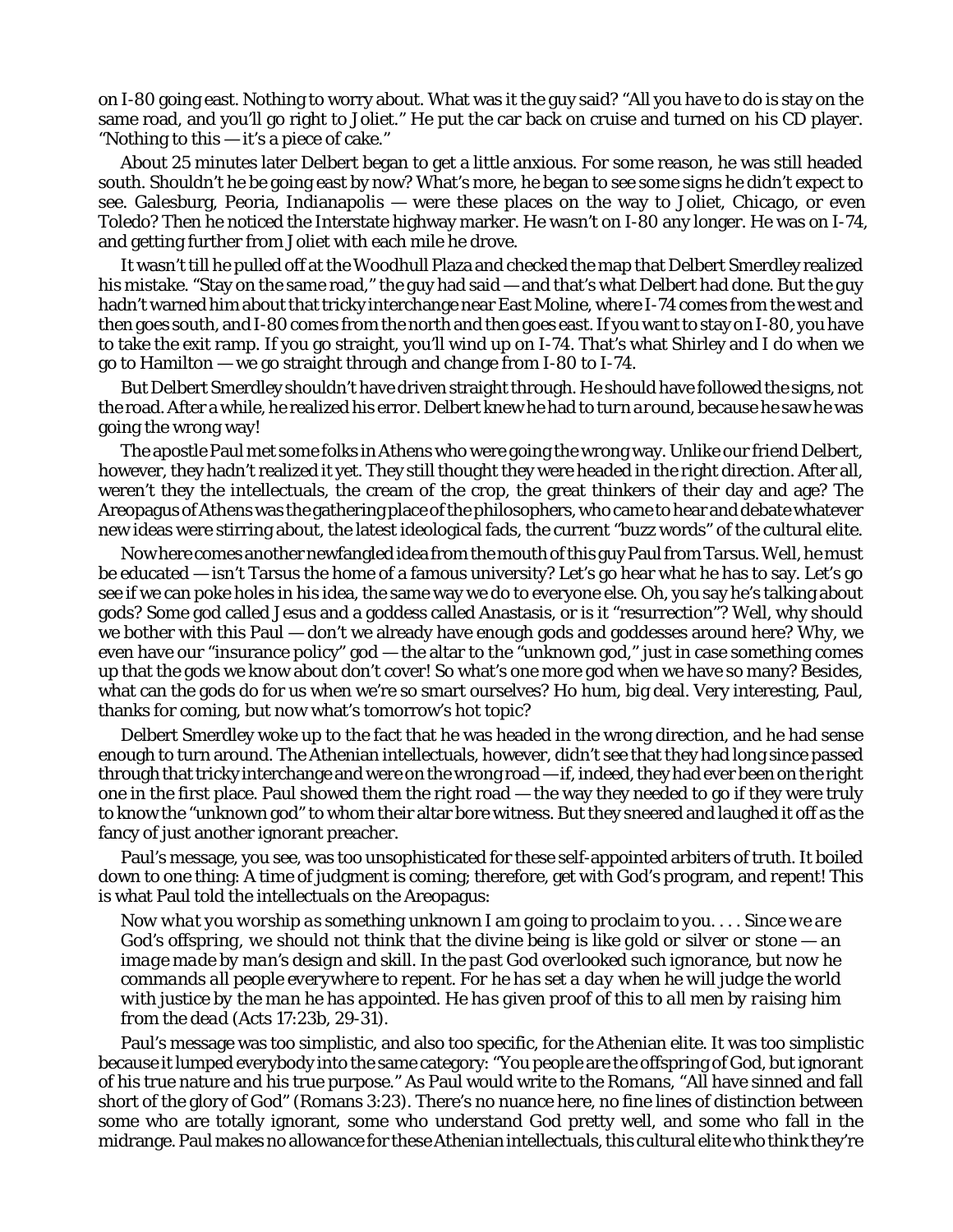superior to the *hoi polloi* because they can debate the latest philosophical fads. In their great learning they're still ignorant. As Paul says in Romans,

*Claiming to be wise, they became fools, and exchanged the glory of the immortal God for images resembling mortal man or birds or animals or reptiles. Therefore God gave them up in the lusts of their hearts to impurity, to the dishonoring of their bodies among themselves, because they exchanged the truth about God for a lie and worshiped and served the creature rather than the Creator, who is blessed for ever! Amen* (Romans 1:22-25).

And Paul's message was also too *specific* for these sophisticated thinkers. It didn't deal in generalities: think deep thoughts, develop comprehensive theories, lead a decent life, be a nice person, throw in a little spirituality for good measure and tip your hat, once in a while, to the "unknown god." No, Paul's message focused on *one man* who's the key to a favorable verdict on our life, a man whose position in this key role was verified when God raised him from the dead — a man named Jesus, from Nazareth in Galilee. What Paul had to say in Athens partook of what theologians call the "scandal of particularity" — the idea, unacceptable to people who deal in universal theories and abstract generalities, that the truth about God and our relation to him comes down to one person, a *certain man* who appeared in a particular time and place in world history. Not only this, but that history itself is going somewhere toward a day of reckoning, in which each person will have to answer to that same Jesus. These things weren't what the Athenians wanted to hear. They liked to debate all the newest ideas and theories, never committing themselves to any one of them. But if God's truth is bound up with one flesh-and-blood man who died and lives again, and is coming for judgment — *that* requires a down-to-earth personal commitment they didn't want to make.

It's no wonder Paul made only a few converts on the Areopagus — so few, in fact, that Luke, the author of Acts, even mentions a couple of them by name: Dionysius, and a woman named Damaris. What happened to all those other high-powered intellectuals? I guess they just went on with their lives, worshiping what Paul called "an image made by man's design and skill." And, truly, the image these people worshiped wasn't actually this "unknown god" that Paul passed by in the city square. What they really worshiped was their own intellectual sophistication. What they really bowed down to was their own "design and skill" that rendered their nicely nuanced thinking seemingly so superior to the simplistic, over-specific proclamation by this Jewish preacher from Tarsus. They didn't understand that their very sophistication was hiding the truth from them. Life often presents us with complicated problems, and these philosophers were trying to solve them with complicated answers. But *a complicated problem calls for a simple solution*, because part of the problem is the complexity. Paul offered them the simple solution: Quit heading away from God, turn around, trust in Jesus to see you through the judgment to come.

We're talking about repentance here. The Bible has two main words for repentance. In the Old Testament, the Hebrew word is *shuv*, which means to "turn around" or "turn back." In the New Testament, the Greek word is *metanoia*, which means a "change of mind," coming to a different way of thinking. These ideas go together. Delbert Smerdley thought he was headed in the right direction, till he saw the signs that clued him in to the fact that he was on the wrong road. He *changed his mind* about his situation. He saw his need for a new direction. Then he acted on his discovery. He *turned around*, and went on to where he was supposed to go. That's *repentance.*

Confronted with the gospel of Jesus and the resurrection, each of us will make a choice. Either we'll blow it off, as the Athenians did, thinking we're too sophisticated for something so simple and so specific, so tied down to one person who walked the earth two millennia ago. Or we'll change our mind about who we are, realize that we stand under judgment, and get to know the Judge *now* so that when the day comes he'll recognize us. Like Delbert Smerdley, we'll start paying attention to the signs that tell us we're on the wrong road. When life begins to have problems for us, that's one of the signs that we need to turn around. We don't turn to the Lord because we *reason* our way to him, but because we run into trouble and we need his help. And we can also read the signs in God's Word, those precepts of Scripture that show us how God expects his human family to behave. When we find ourselves, or people around us, living in ways that don't conform to his pattern for life, then we know it's time to repent, time to turn around, time to reconcile ourselves with our Maker and our Judge and receive the new life he has for us.